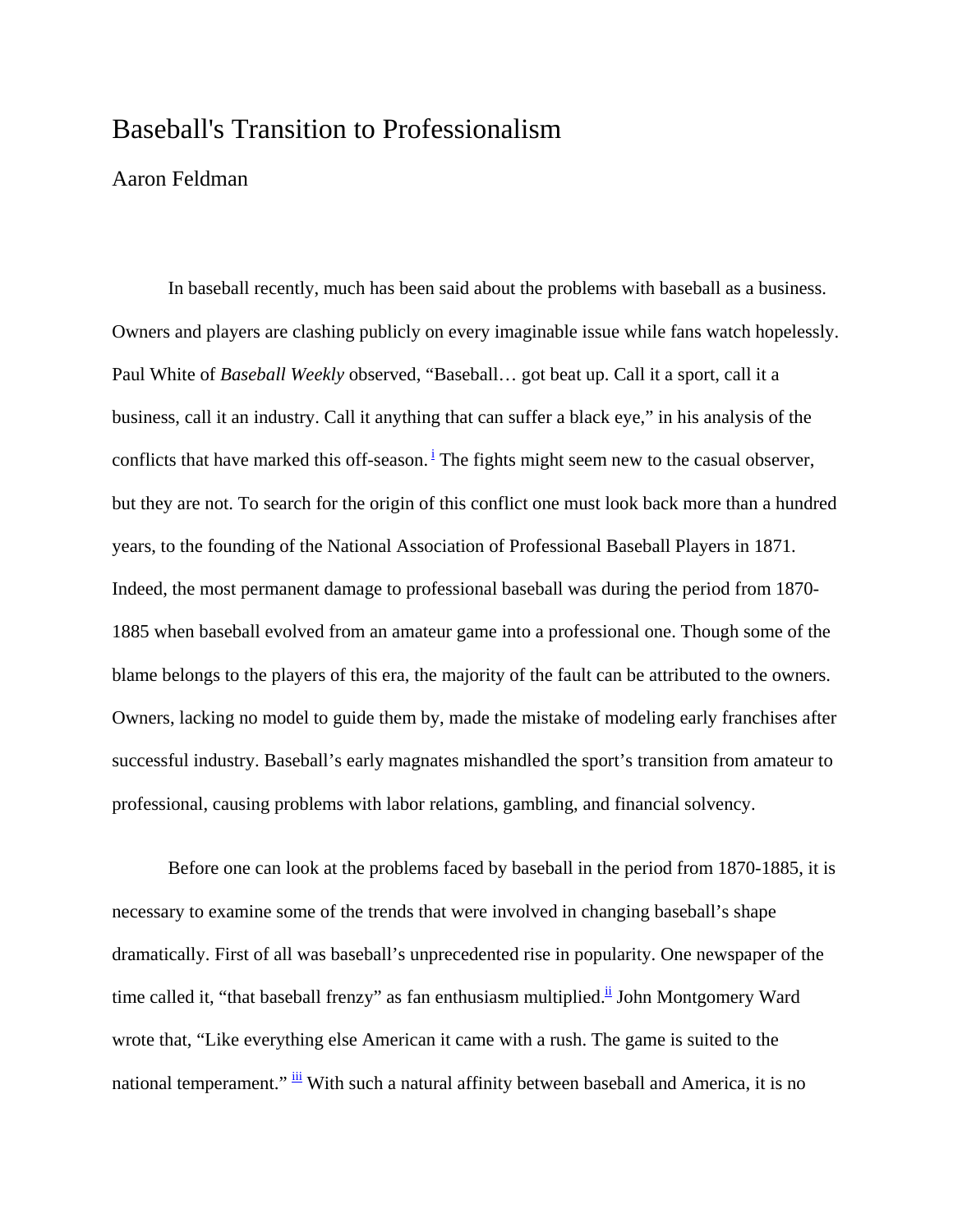surprise that baseball rapidly became an integral part of American life. As baseball became increasingly a part of American society, it took on some aspects of that society. Baseball formed itself in the image of a business of the time. The success of a team was ascribed to the manager and not to the players who actually took the field.<sup>iv</sup> Going along with this trend, players were praised for being "quiet and businesslike" or a "hard, steady worker".  $\frac{v}{x}$  Commercialism also spread to baseball, mainly propagated by Albert G. Spalding, founder of the Spalding Sporting Goods Company. Spalding paid the National League a dollar for every dozen Spalding balls it used, allowing him to market his balls as the official National League ball.  $\frac{vi}{l}$  With the actions of Spalding can be observed the beginning of the movement towards the constant advertising in baseball today. It was the trend towards more businesslike operations in particular that led to increasing problems in the early professional leagues.

Baseball's owners' most decisive response to the problems with baseball was the establishment of the infamous reserve clause. This clause triggered the first labor problems for Major League Baseball. When the National League established it in 1879, the reserve clause allowed teams to 'reserve' five players. Reserved players who quit or were suspended were blackballed, unable to be signed by other teams. In 1883, the reserve clause was expanded to encompass the entire team. This allowed teams to sell players without their consent, terminate a player's contract on 10 days notice, and make a player's contract binding from year to year.  $\frac{v_{ii}}{v_{ii}}$ The reserve clause was met with much opposition and it found itself challenged from all directions. John Montgomery Ward's Brotherhood of Professional Base Ball Players led one of the most successful challenges in 1885. Ward complained, "There is no escape for the player. If he attempts to elude the operation of the rule, he becomes at once a professional outlaw." viii Ward further protested the reserve clause, saying, "Players have been bought, sold, and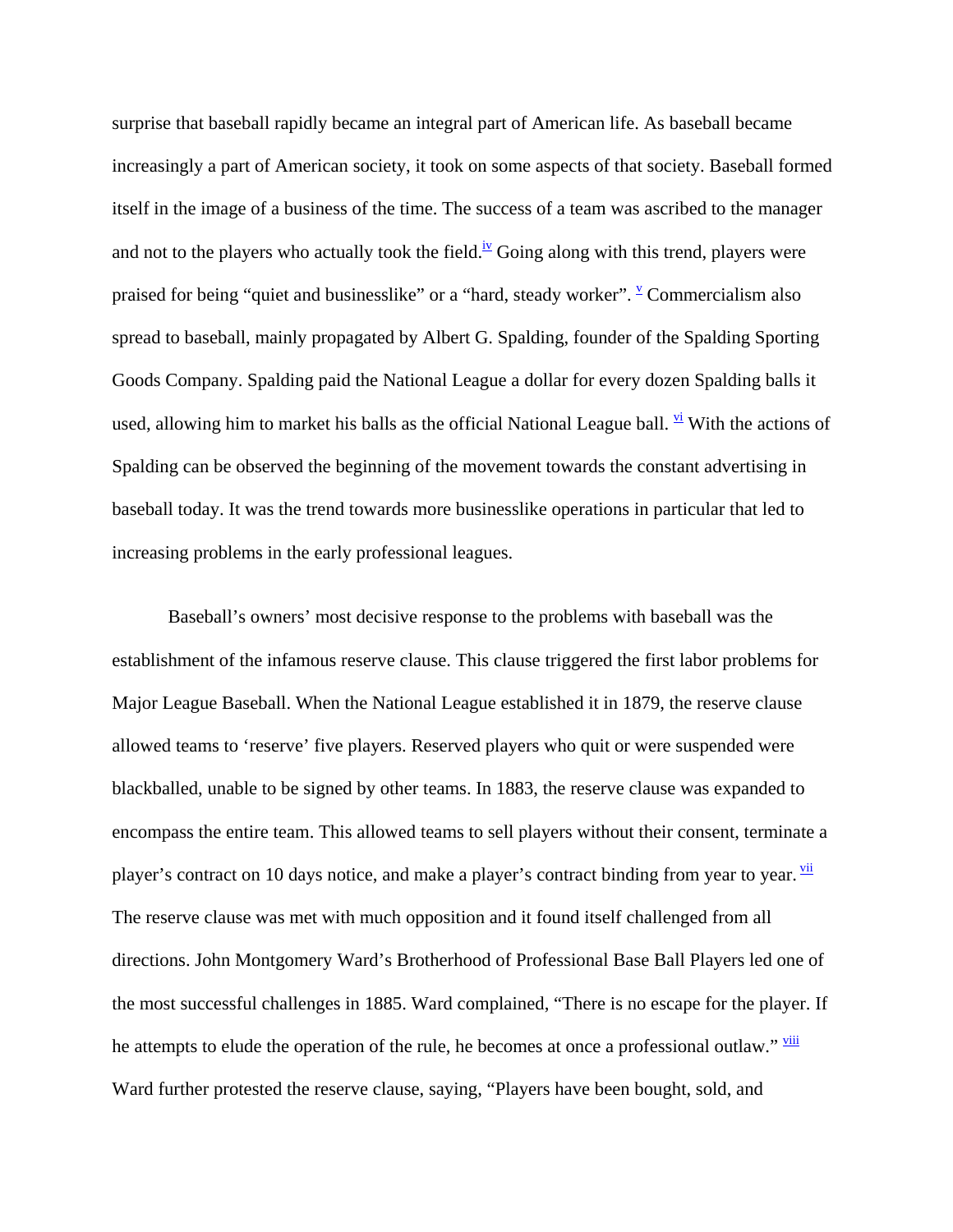exchanged as though they were sheep instead of American citizens.<sup>"ix</sup> The Brotherhood founded the Player's League and set itself up in competition against the National League. Its efforts nearly bankrupted the National League before the two negotiated a peace. <sup>X</sup>Another similar challenge was Henry Lucas's Union Association of Baseball Players. Founded in 1883, it used the same rules as the National League, without the hated reserve clause. Though Lucas had early success in his endeavor, National League Commissioner Abraham Mills employed heavy-handed tactics to bankrupt the Union Association. $\frac{x_i}{x_i}$  As can be observed from these two examples, any challenge to the reserve clause was put down ruthlessly. For this reason, the reserve clause continued, in the same confining form, until the late nineteen-seventies. As a result, baseball players had no other option but to play under the terms of the hated reserve clause. Players complained that the reserve clause enslaved them, as owners forced players to perform menial tasks like cutting grass and handling tickets, in addition to their playing duties. $\frac{x}{n}$  Players had no choice but to do them, since they would be out of baseball if they did not. The reserve clause also gave owners unfair advantages in contract disputes. They were not afraid to take advantage of the leverage it gave them in negotiations. Players who were taken advantage of by the reserve clause include Oscar Walker, O'Rourke, Boyd, Thomas Bond, and saddest of all, Charlie Jones. Walker signed early with Buffalo and found himself unable to leave Buffalo when better offers came. Xiii When O'Rourke demanded his release from Boston, he was refused, and soon found himself without a job or a place in the league. Likewise, Boyd was expelled from the league for unstipulated contract violations without so much as a hearing. $\frac{x^2}{x^2}$  Thomas Bond was expelled from the league for accusing an opponent, Ferguson, of cheating. When league officials discovered he was unable to prove these allegations, he was summarily removed from the league. Callous league officials rebuffed all his attempts at apology and appeal. $\frac{xy}{x}$  These four players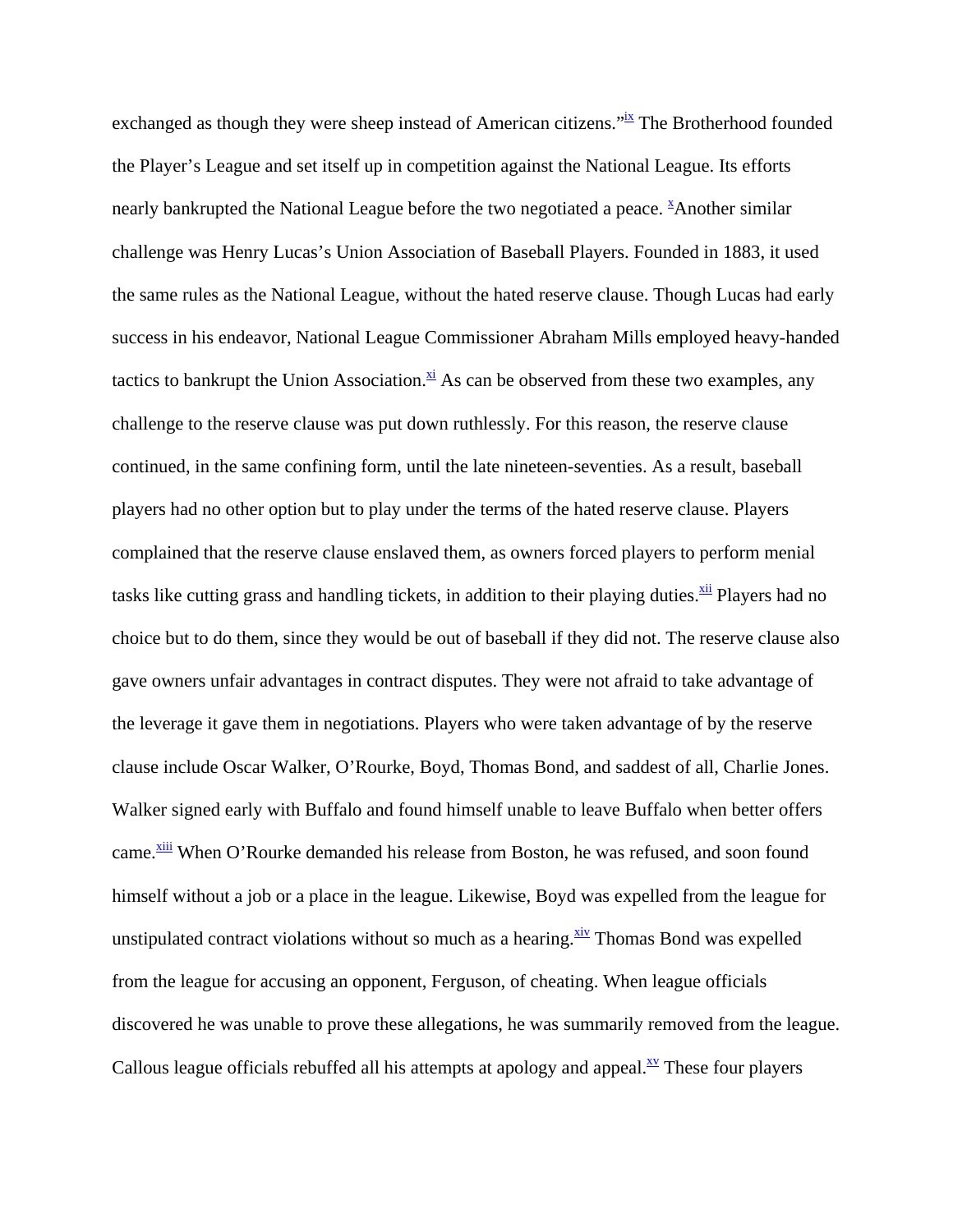show the autocratic way the reserve clause was wielded by owners to keep the players in their place. In the case of Jones, Jones was a star outfielder for Cincinnati until he was traded to Boston in 1879. Finding himself cheated by the Boston ownership, he sued Boston for \$378, which he won.<sup>xvi</sup> Angered, the Boston ownership expelled him from the team. After he signed with a team in the rival American Association, he was expelled from that league too, to appease the National League. Jones later suffered from alcoholism and was spotted as an invalid in South Beach, Staten Island in 1909. After that, the former star outfielder just disappeared.  $\frac{xyii}{x}$ 

 Other examples of problems with labor relations abounded. Players in the National Association were thought to hold significant power, but in actuality the club managers wielded more power. This included even Robert Ferguson, who, though he was the president of the National Association, filled more of an honorary role than anything else.<sup>xviii</sup> In general, even in the purportedly player-friendly National Association owners and managers manipulated players. Players found their salaries manipulated by owners, who established a salary cap as early as 1889 to prevent player salaries from becoming too large.  $\frac{X}{X}$ This problem of lack of power was compounded when one considers Albert Spalding's observation that, "no player ever was successful in business while playing baseball."  $\frac{XX}{X}$  Thus the only source of livelihood for players was baseball, a job in which they held no influence. Furthermore, relations between players and management increasingly resembled those in other industries- in an era when unions were increasingly waging battles against big business.  $\frac{xxi}{x}$  The sum effect of these problems was a class of players who found themselves stuck in the traps built by baseball's owners. The exception to this was the elite players, who held all the cards in their hands. Owners seeking to build a championship team often had to pay elite players exorbitant salaries to keep them from jumping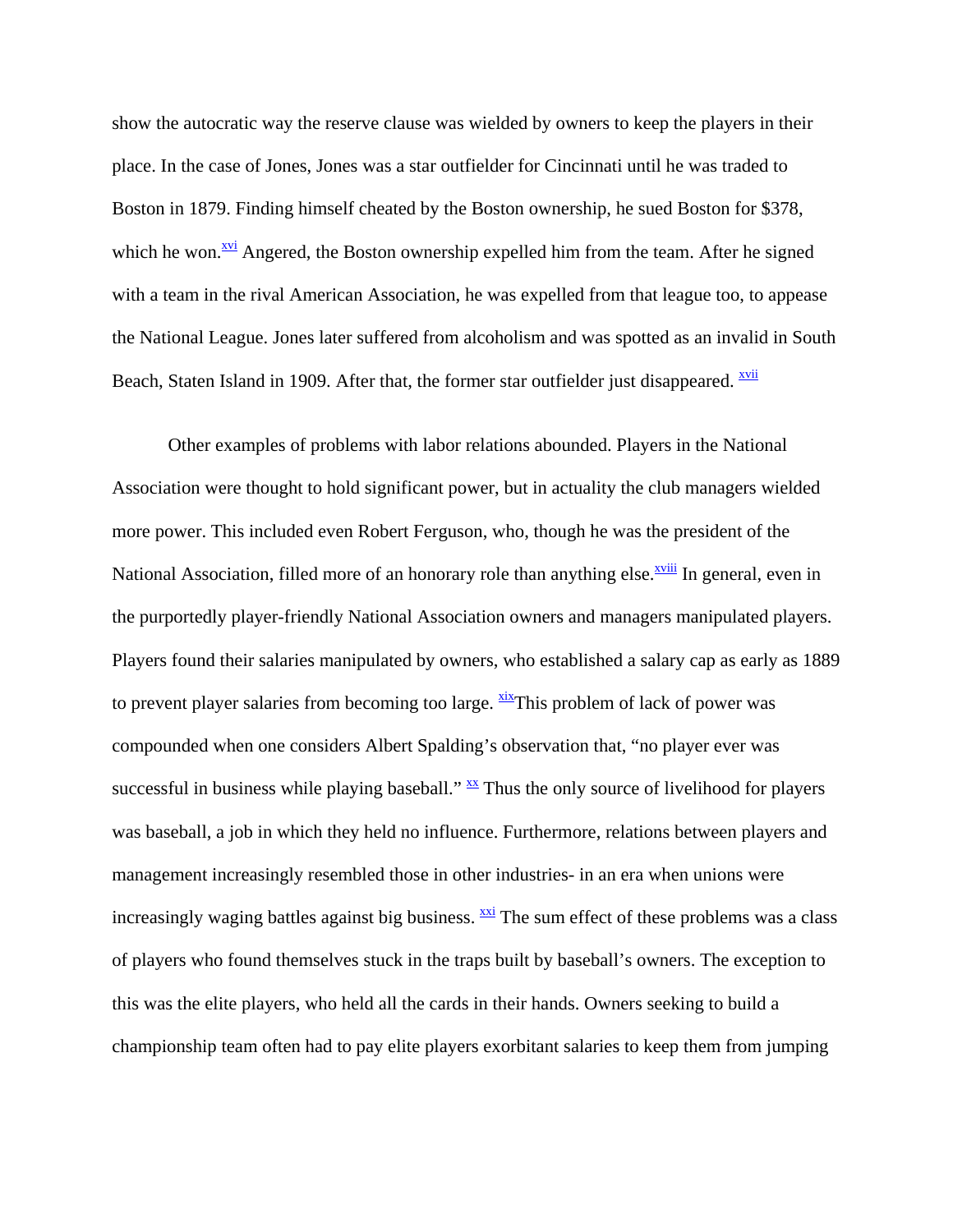team. However, as a general rule players couldn't command any respect or power from the owners who ruled the game ruthlessly.

 Baseball's most significant problem in this era was rampant gambling on games. Baseball betting had been around since the beginning of the history of the game, and it was not long before it was discovered that dishonest players were losing games to make money through gambling.<sup><u>xxii</u> Dishonest play in this manner was greatly accelerated by the innovation of the pool</sup> system. In this system, all bets were placed through a central pool, putting thousands of dollars together on a single game. This in turn led to an increased occurrence of rigged games.  $\frac{xxiii}{x}$  With increasing amounts of money in one set of hands, baseball naturally saw a rise in the occurrence of rigged games. A New York area pool seller said, "We go in for all such chances," meaning, "he and others of his class were always ready to buy players."  $\frac{xxiv}{}$  Gambling was such an integral part of baseball that teams were rated in terms of betting odds. Reporters often betted on games they reported on, and even Henry Chadwick, editor of the *New York Clipper* baseball section and enemy of baseball gambling, often reported betting odds in his columns. $\frac{xxv}{}$  This shows how rampant gambling and game fixing was in early baseball. The two were an integral part of the game as it originally took shape, and it took significant effort on the part of the game to get rid their corrupting influences.

 Among the most corrupt teams in early baseball were the Troy Haymakers and the New York Mutuals. The Haymakers were owned by John Morrissey, a corrupt New York Senator who also owned gaming houses and a racetrack.<sup>XXVI</sup> Morrissey trained his team to lose on orders. On August 26, 1869, Morrissey bet seventeen thousand dollars that his team would beat the Cincinnati Red Stockings, the famed professional team that had previously been undefeated. In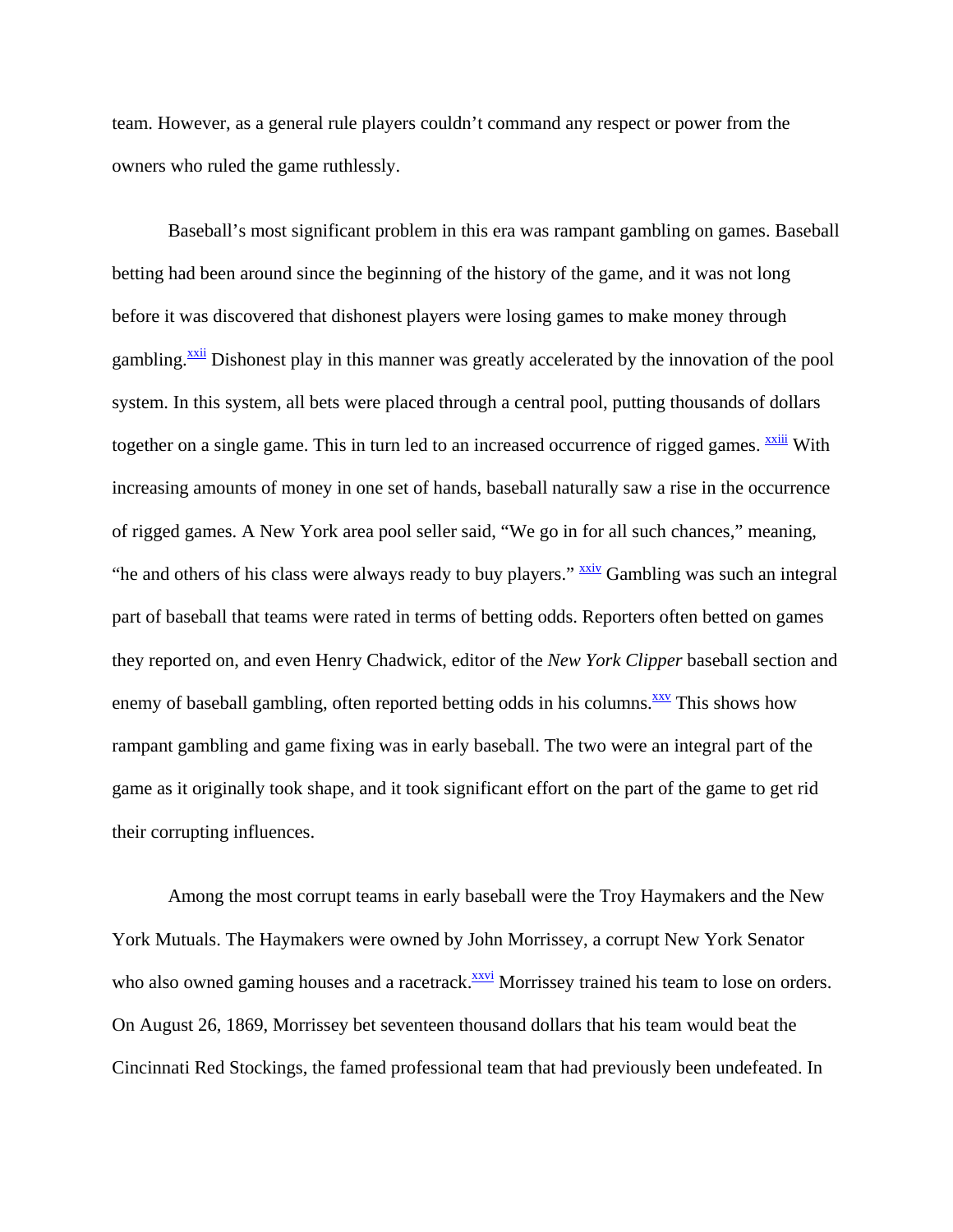order to ensure success, Morrissey bribed a Red Stocking player to throw the game. In the wild competition that followed, the Haymakers and the Red Stockings ended the game in a tie, although the umpires declared a victory for the Red Stockings. Corrupt New York City political boss William Marcy Tweed owned the Mutuals, or "Mutes". Although the team was generally successful, their history was marred by many suspicious losses. They also boasted baseball's first major gambling scandal. In 1869, Thomas Devyr, William Wansley, and Edward Duffy confessed to selling games. The trio was expelled from the Mutuals, but the Mutes soon resigned Devyr and the Fulton club hired Wansley. The incident, baseball's first to get nationwide attention, showed how ineffectively baseball policed gambling in its ranks. In another incident, the Mutes led five-nothing after five innings, only to lose because of multiple errors by Dick Higham and John Hatfield. **XXVII** In another game only a month later, a Mutual player was reported being seen with Chicago gambler MacDonald before the game. Five innings into the game, the Mutuals again held a commanding lead, when their pitcher was replaced by John Hatfield, an infielder who had never pitched before. Assisted once more by errors by Higham and Tom Carey, the Chicago team rallied to beat the Mutes under suspicious circumstances. Carey, Higham, and Hatfield were implicated in the scandal, but none was punished.<sup>xxviii</sup> In yet another Mutuals scandal, Baltimore beat the heavily favored Mutuals four to one on October 29, 1872. Though there was heavy betting on Baltimore, no investigation developed. In a game between the two teams the next year, the umpires were convinced that third baseman John Hatfield and catcher Nat Hicks were throwing the game, but again, no investigation ensued. $\frac{xxix}{}$  It was baseball's lack of enforcement power in these incidents that was most damaging to the sport's reputation.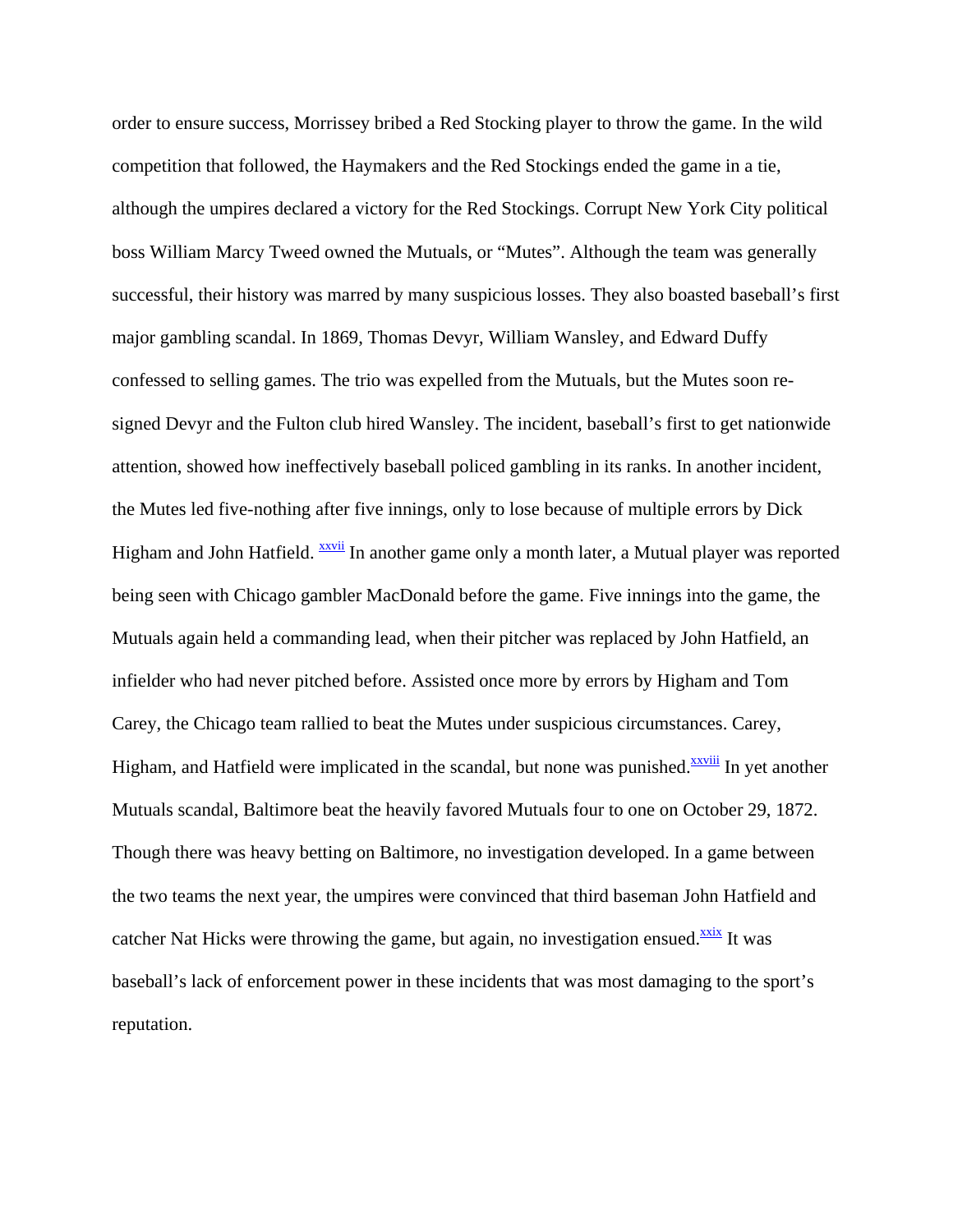Gambling was most prominent in the National Association, the professional league that pre-dated the National League, with games played from 1871 until 1875. Interestingly, at the start, gamblers feared that the new professional league would pay its players enough that they would not be as easily bought. They soon discovered, however, that the new professionals could be bought just as easily as the amateurs they replaced. Albert Spalding commented that no game was played in the National Association without some sort of betting. Henry Chadwick went so far as to say that the National Association, "Died of pool-selling."  $\frac{XXX}{XX}$  As a result of the constant gambling, the practice of players throwing games, known as "hippodroming", was alarmingly common. **XXXI** The National Association's entire 1874 season was a financial flop due to rampant accusations of gambling.<sup>xxxii</sup> As a result of this season, the National Association strengthened the wording of its antigambling rule, but the new rule, like the previous one, was not enforced. **xxxiii** In 1875 the Brooklyn Eagle named an "All Star Team of Rogues", listing the most corrupt players in baseball. **XXXIV** These were players whose names appeared multiple times in connection with throwing games, and the surprising thing is that the vast majority of them were established starters and even stars. These players were allowed to continue playing and to continue throwing games in the laissez-faire National Association. In Brooklyn, gambling was so common that one area of the stands was called The Gold Board since the exchange of money was comparable to the stock market.  $\frac{xxxx}{}$ As a result of payments from gamblers, players lived like princes, with jewelry, champagne, and other luxuries. This was the nature of the corrupt play in the National Association.

 Though the National League promised to end such abuses, their attempts were largely unsuccessful. An article in the *New York Clipper* noted that 1876 was marked by numerous instances of "crooked work", while the public sought "an honest contest".  $\frac{xxxxvi}{x}$  Meanwhile, the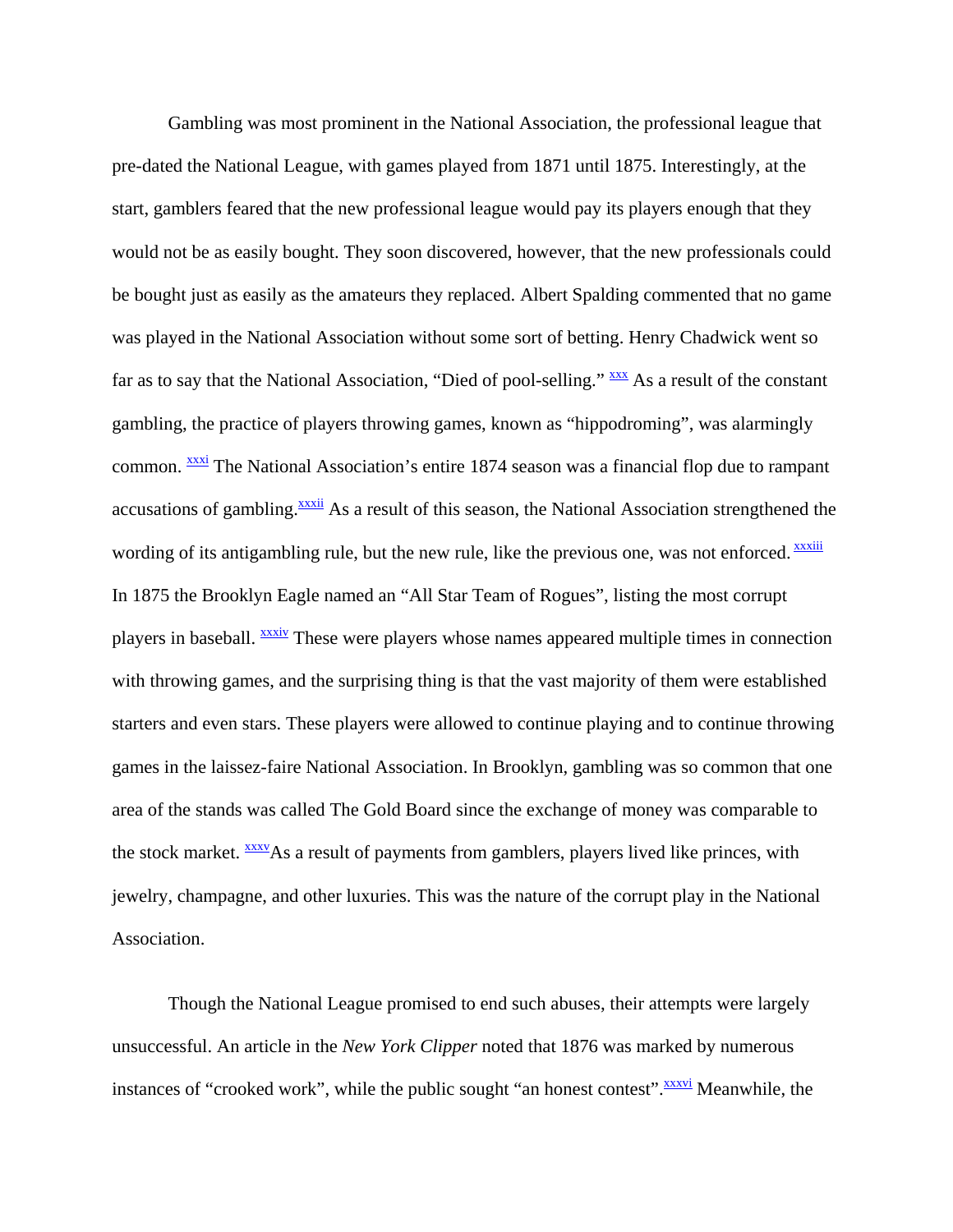Philadelphias team that was excluded from the National League because of rumors about gambling said that, "players, whose dishonest acts were the common talk of all lovers of the game throughout the country, have been allowed to sell game after game."<sup>xxxvii</sup> The most prominent National League gambling scandal was the Louisville scandal of 1877. The Louisville club was securely in first place until they "mysteriously" lost eight straight games. **XXXVIII** Some players were observed wearing expensive diamond stickpins, and the Louisville Courier-Journal soon became suspicious.<sup>xxxix</sup> Owner Charles Chase finally caught four players, and the league expelled George Hall, Bill Craver, Jim Devlin, and Al Nichols for their roles in the scandal. $\frac{x}{r}$ Nonetheless, in general the National League failed to remove 'suspected players' and lacked sufficient rules to eliminate gambling and game fixing. $\frac{X}{x}$ 

 Early professional baseball also had serious problems with financial solvency. The National Association had its share of problems with bankruptcy. The ten-dollar fee it charged for entry in the association was not enough to keep teams from leaving the league easily.  $\frac{X}{Y}$  Teams that were not making ends meet would withdraw rather than continue to lose money, and the tendollar investment was not incentive enough to keep them. 'Revolving', the practice of jumping from team to team in search of more money, was also a serious threat to financial stability in the National Association. Xoliii As a result of revolving and weak contractual ties between players and clubs, fans couldn't count on stars remaining with their hometown team. As a result, building a devoted fan base was a challenging task in the fiscally feeble National Association. However, the National League that replaced the National Association and tried to fix these problems was no better off. Thirty different teams played in the National League from 1876 until 1900, but only eight remained in 1900.  $\frac{x\text{div}}{y}$  Until the late 1880s, almost every team lost money. In fact, the situation was so bad that the National League didn't have the same teams two years in a row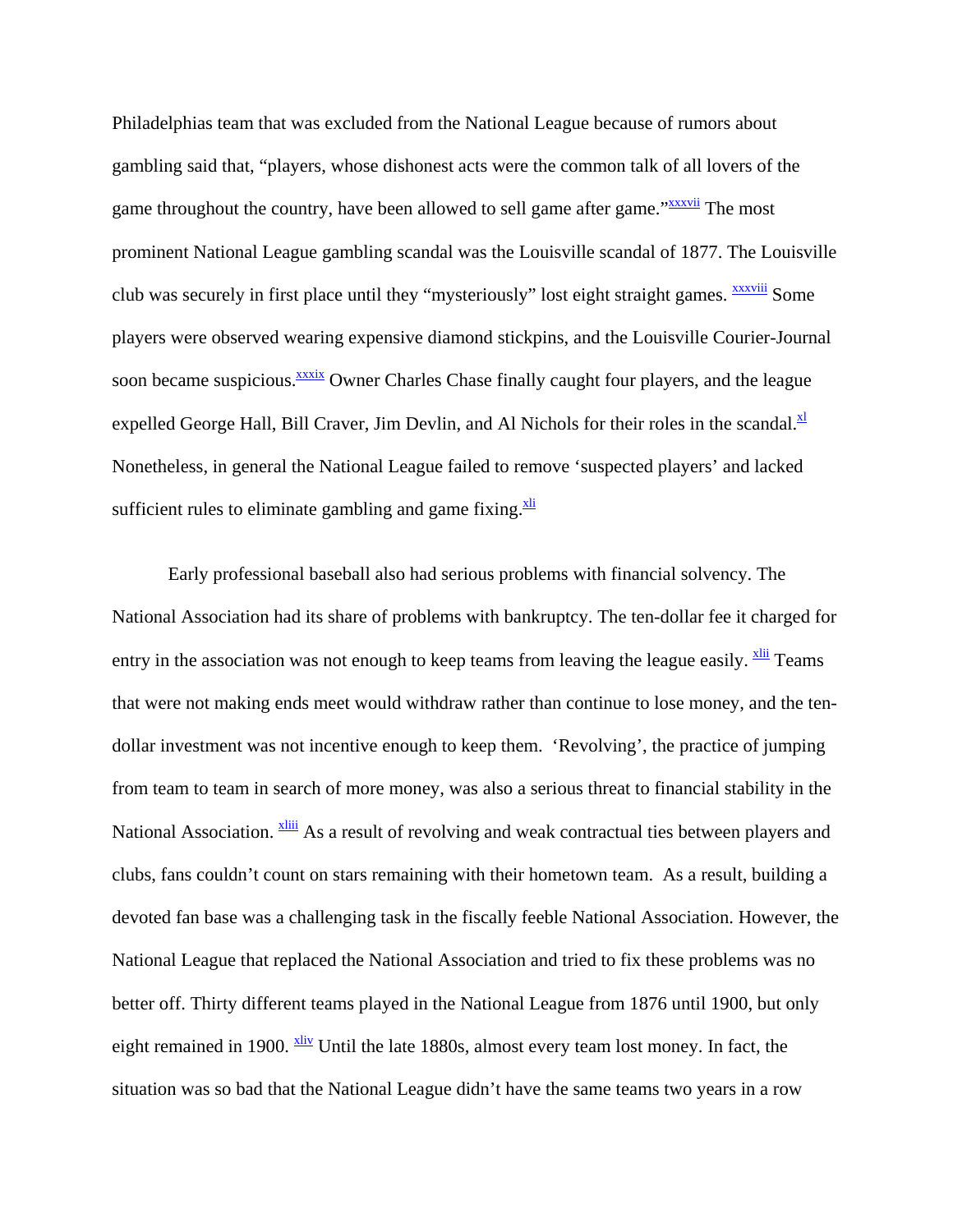until 1881 and 1882.  $\frac{xlv}{dx}$  Historian Glenn Dickey noted that, "There was little continuity in the league beyond its name."  $\frac{x \cdot \bar{x} \cdot \bar{y}}{x}$  As president of the National League, A.G. Mills refused to write club names on his letterhead since they changed so frequently.  $\frac{xIvii}{x}As$  a result of the near-constant shifting in teams, it was difficult for baseball to grow. It struggled to introduce stability, but fell far short of that goal. In 1876, the Philadelphia Athletics and New York Mutuals failed to complete the season. Neither team had enough money to pay salaries, and they were unable to defray the costs of an unprofitable western trip.  $\frac{xIviii}{xI}No$  team received sufficient gate money from the Mutuals, and the teams were kicked out of the league after the season.  $\frac{X}{X}$  The result was disastrous for the National League, which had to play a shortened season due to the absence of the Mutuals and Athletics. <sup>1</sup> The Cincinnati team fell into similar trouble by June 1877, and announced that it was disbanding the team. Once more, this caused trouble with the league's schedule and standings.  $\frac{1}{2}$  The Hartford Dark Blues went bankrupt in 1877, the Indianapolis Blues, Milwaukee Grays, and Syracuse Stars went bankrupt in 1878, the Providence Grays and Buffalo Bisons followed suit in 1885, while the Kansas City Cowboys and Detroit Wolverines folded in 1886 and 1888, respectively.  $\frac{iii}{11}$  With such weakness, the National League was ripe to be attacked, and indeed a solid challenge was put up by the American Association, the so-called "Beer and Whiskey League", which aimed to threaten the 'fat cats' who ruled the National League. The American Association would have succeeded in destroying the National League had the National League not negotiated a peace settlement with its rival. **III** This is not to say that no teams were successful in the National League. Success, according to an 1876 *New York Clipper*  article, requires training and discipline.  $\frac{div}{dx}$  The problem with the National League was that so few teams actually employed these tactics. The Athletics team that folded in 1876 was given a special monopoly of the Philadelphia market, but it still went bankrupt before the season ended.<sup>Iv</sup> This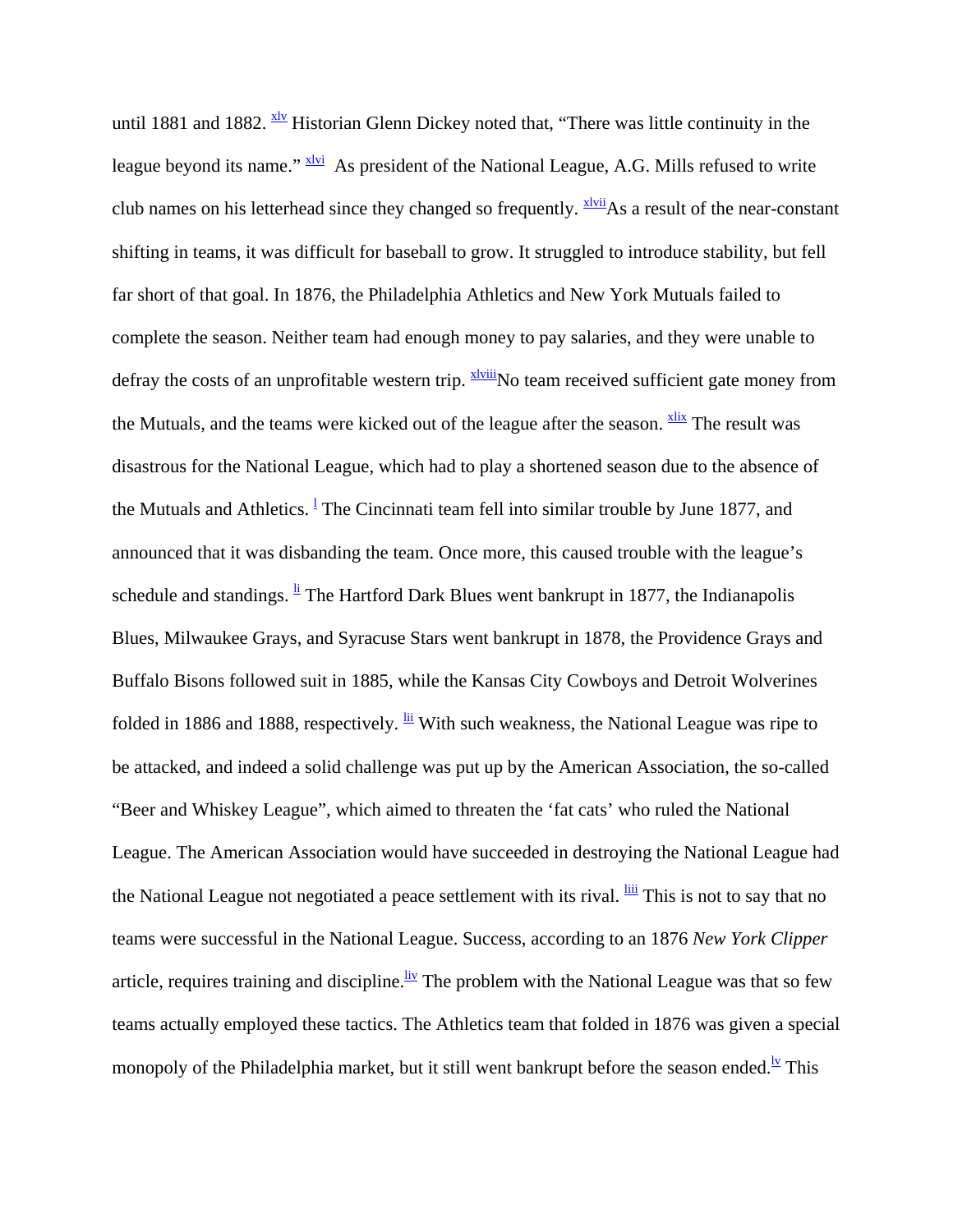shows the severity of the economic problems faced by the teams of the National League. The National League's attempt to combat this problem, with a rule allowing only teams in cities with populations larger than 75,000, backfired, as it cost them franchises in smaller cities like Hartford, a city of sixty thousand where teams regularly outdrew teams in Chicago.  $\frac{|\mathbf{v}|}{|\mathbf{v}|}$  Overall, the early professional leagues were severely lacking in stability, a major source of problems for baseball in years to come.

 The professional baseball that was born in the 1870s was unlike anything America had ever seen before. Charting a course in unknown waters, owners were forced to rely on business instincts to dictate the path baseball would take. Their path may have seemed clear at the time, but in hindsight the many mistakes they made are obvious. Baseball has had many more labor problems than other professional sports, and those labor conflicts have often been more protracted. The strikes of the seventies, eighties, and nineties trace their roots to the reserve clause established in 1879. Gambling has plagued the game as well, with stars including Hal Chase, Shoeless Joe Jackson, Leo Durocher, and Pete Rose falling victim to the seduction of professional gamblers. How did baseball change in the 1870s? The main difference is simple. In that decade, baseball went from being a game to being a business, and it hasn't been the same since. Players seek ever-larger salaries as owners seek to increase their own shares of the profits, to the general dismay of the game's fans. The most tremendous irony is that back in 1876, the same year the National League was founded, Henry Chadwick proposed the best solution to baseball's ills:

 "Say what you will, gentlemen of the League, you must come down in your prices… and you must proportionately lower your salaries… Bring your salaries down, lower your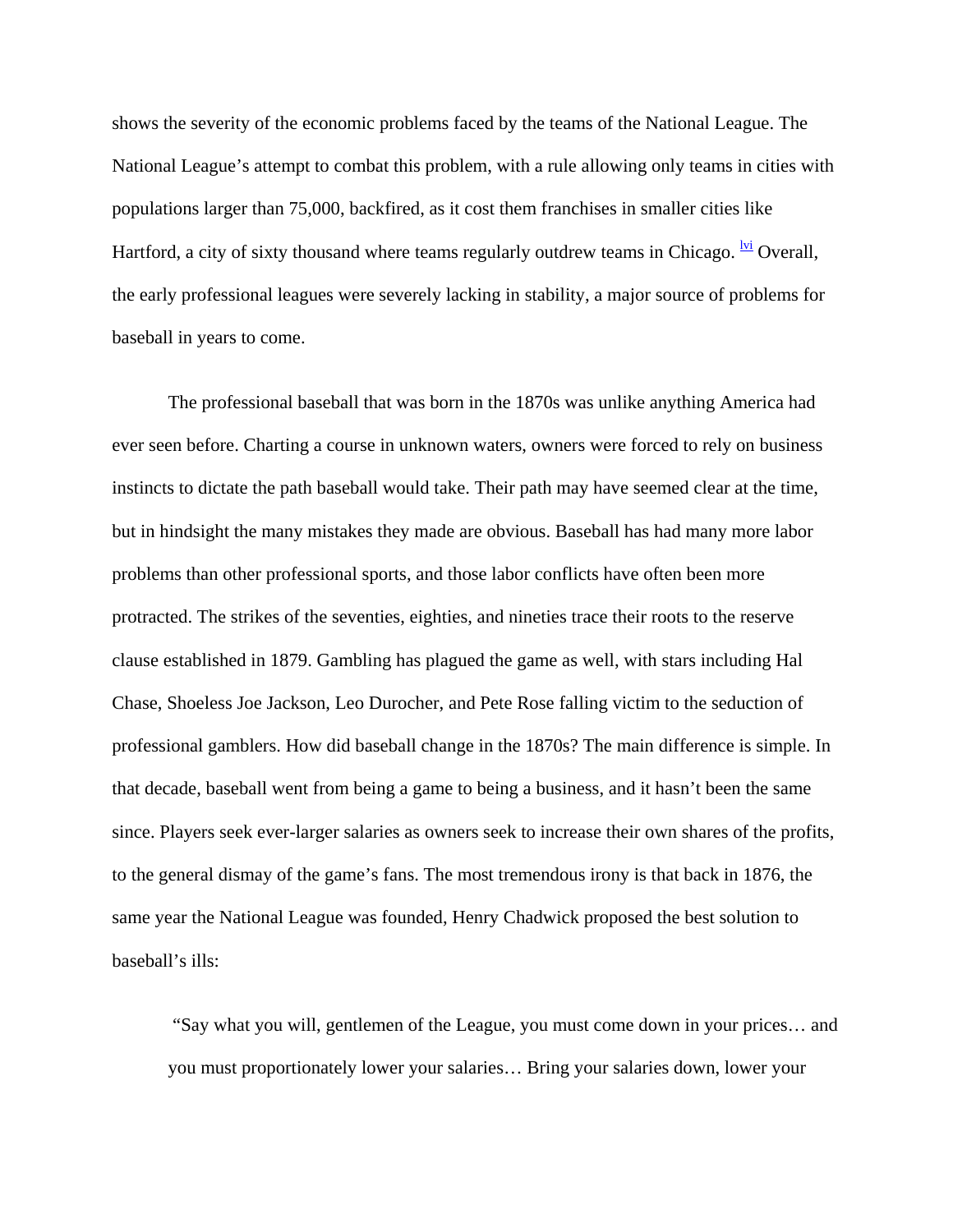price of admission, and above all, *throw out all suspected players*, and baseball stock will continue to rise in the market; otherwise it will continue at a discount" $v^{\frac{1}{1}}$ 

Had baseball magnates listened to Chadwick's advice, the problems the game now faces would be nonexistent. It is to their great discredit that they persisted in their attempts to steal from both the players and their fans. . As they now resort to contraction, salary caps, and collusion to solve their problems, they should remember Henry Chadwick's advice to the owners of his generation. The actions of the owners in the 1870s set a number of precedents that dominated baseball for the next century.

## Works Consulted

"A disgraceful scene on the Union Grounds." *The New York Times.* 21 Sep. 1876. *The New York Times* [microform]. 3-3. "Baseball Conventions." *The New York Times.* 21 Feb. 1876. *The New York Times* [microform]. "Baseball Notes." *The New York Clipper.* 15 Apr. 1876. *The New York Clipper* [microform].

"Baseball. Prospects for the Centennial year- a list of Prominent Amateur and Professional Clubs." *The New York Times. 30*  Jan. 1876. *The New York Times* [microform].

"Bond vs. Ferguson." *The New York Clipper.* 16 Sep. 1876. *The New York Clipper* [microform]. Deutsch, Jordan A., et al. *The Scrapbook History of Baseball.* New York: Bobbs-Merrill, 1975. Dickey, Glenn. *The History of National League Baseball Since 1876*. New York: Stein and Day, 1979. DiClerico, James M. and Barry J. Pavelec. *The Jersey Game.* New Brunswick: Rutgers University Press, 1991. Durso, Joseph. *Baseball and the American Dream.* St. Louis, MO: The Sporting News Publishing Company, 1986. Ginsberg, Daniel. *The Fix is In.* Jefferson, NC: McFarland and Company, Inc. Publishers, 1995. Goldstein, Warren. *Playing for Keeps: A History of Early Baseball.* Ithaca: Cornell University Press, 1999. Guschov, Stephen D. *The Red Stockings of Cincinnati.* Jefferson, NC. McFarland and Company, Inc., Publishers, 1998. Helyar, John. *Lords of the Realm.* New York: Villard Books, 1994. "Maple Leaf Protest." *The New York Clipper.* 9 Sep. 1876. *The New York Clipper* [microform]. McConnell, Bob. "Whatever Happened to Charlie Jones?" *The Baseball Research Journal.* 30 (2001): 89-91.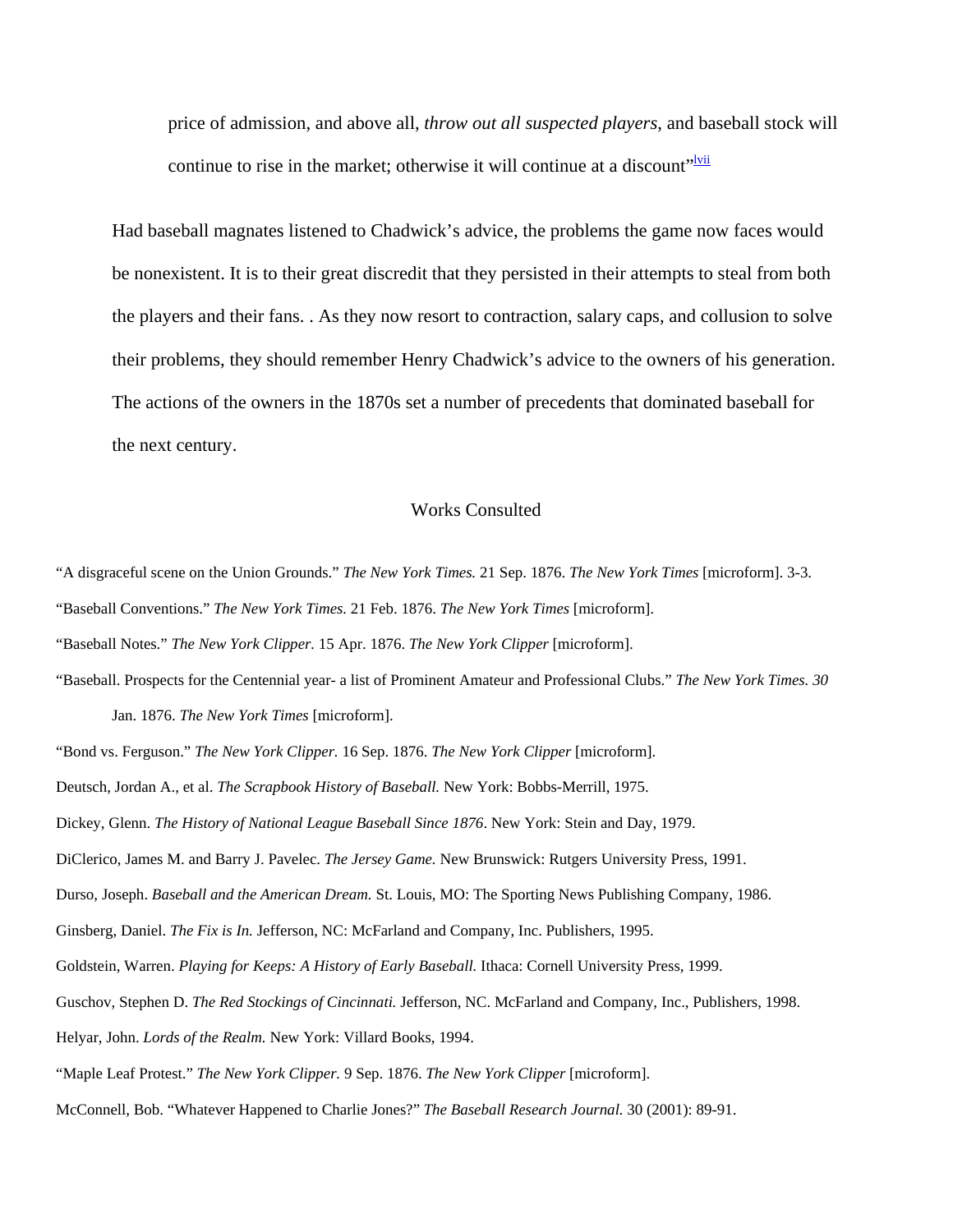Miller, Ray. "Pre-1900 NL Franchise Movement." *The National Pastime*. 17(1997): 57-61.

"National League of Professional Baseball Clubs." *The New York Clipper.* 12 Feb. 1876. *The New York Clipper* [microform].

Odie. "Birth of Professional Baseball." *DTFC.* 1998. Online. Internet. http://www.dickiethon.com/thoughtful/birth2.html 11/20/2001.

"Pool Selling and Baseball." *The New York Clipper.* 7 Sep. 1876. *The New York Clipper* [microform].

- Rosenburg, John M. *They Gave Us Baseball.* Harrisburg, PA: Stackpole Books, 1984.
- Spalding, Albert G. *Baseball: America's National Game*. Ed. Samm Coombs and Bob West. San Francisco: Halo Books, 1991.

"The League Association." *The New York Clipper.* 30 Sep. 1876. *The New York Clipper* [microform].

"The League Championship." *The New York Clipper.* 30 Sep.1876. *The New York Clipper* [microform].

"The League Championship. The Chicago Club to Fly the Pennant." *The New York Clipper.* 7 Sep.1876. *The New York* 

*Clipper* [microform].

"The Philadelphia Club Meeting." *The New York Clipper.* 19 Feb. 1876. *The New York Clipper* [microform].

"The Tecumseh- Maple Leaf Game." *The New York Clipper.* 23 Sep.1876. *The New York Clipper* [microform].

Voigt, David Quentin. "The Boston Red Sox: The Birth of Major League Baseball." *New England Quarterly.* Dec. 1970:

531-549.

Ward, Geoffrey C., and Ken Burns. *Baseball*. New York: Alfred A. Knopf, 1994.

Copyright 2002 Aaron Feldman. All rights reserved. For information on reprinting this article, contact the Society for American Baseball Research

 i <sup>1</sup> Paul White. "Where it stands once the spin doctors stop." *Baseball Weekly*. 12 December 2001.Online. Internet. <http://www.usatoday.com/sports/bbw/2001-12-12/2001-12-12-leadingoff.htm> 2/13/2002, p 3.

xii *Ibid.,* p. 33.

ii James M. DeClerico and Barry J. Pavelec. *The Jersey Game.* New Brunswick: Rutgers University Press, 1991, p. 37.

iii John Helyar. *Lords of the Realm*. New York: Villard Books, 1994, p. 3.

iv. Warren Goldstein. *Playing for Keeps: A History of Early Baseball.* Ithaca: Cornell University Press, 1999, p. 99. <sup>v</sup> *Ibid*.,p 136.

vi Geoffrey C. Ward and Ken Burns. *Baseball*. New York: Alfred A. Knopf, 1994, p. 27.

viiJohn M. Rosenburg. *They Gave us Baseball.* Harrisburg, PA: Stackpole Books, 1984, p. 33.

viii Ward. *op. cit.,* p. 39.

ix Helyar. *op. cit.*, p. 5.

x Glenn Dickey. *The History of National League Baseball Since 1876*. New York: Stein and Day, 1979, p. 14.

xi Rosenburg, *op. cit.,* p. 33.

xiii Jordan A. Deutsch, et al. *The Scrapbook History of Baseball.* New York: Bobbs-Merrill, 1975, p. 13.